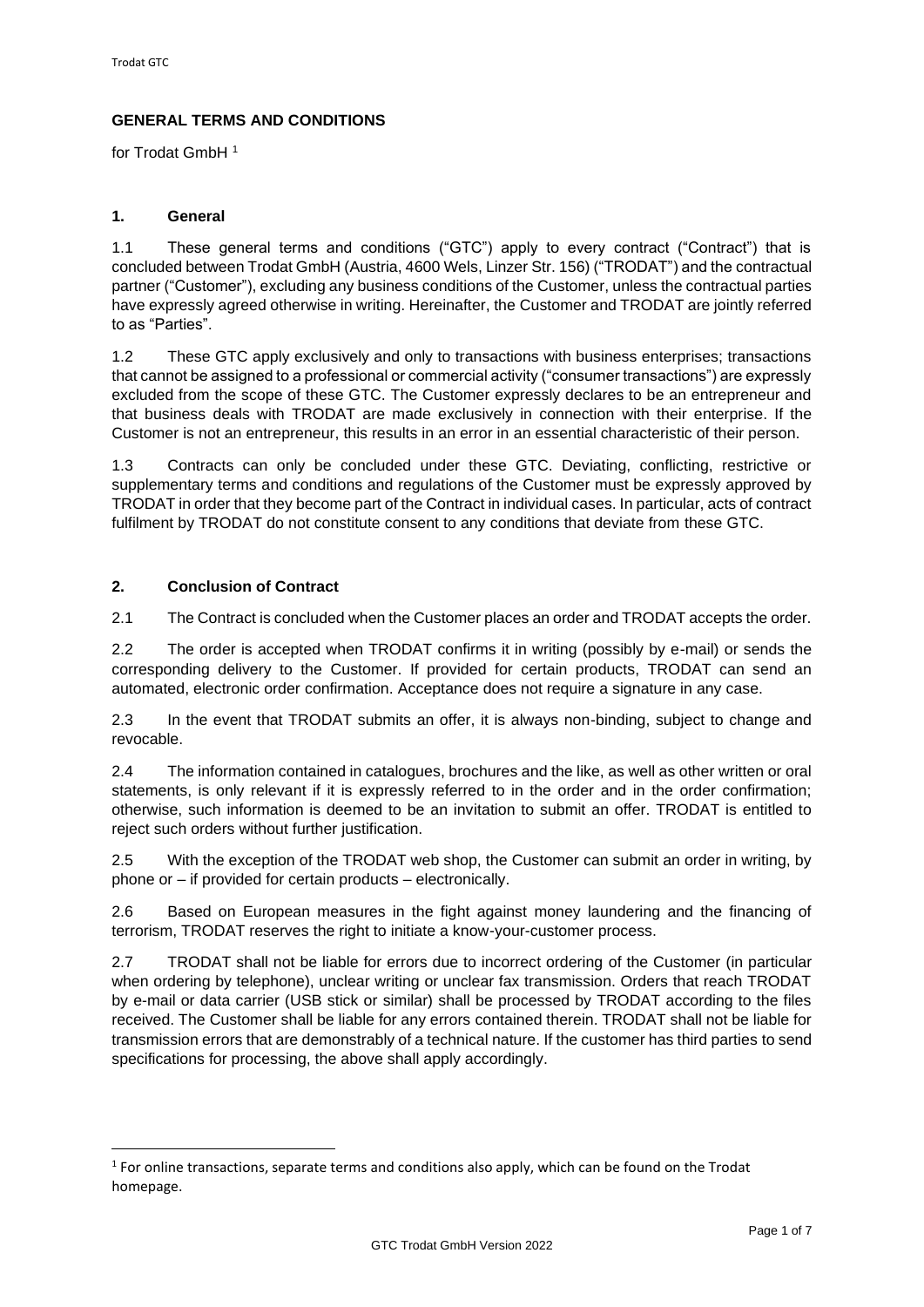# **3. Prices and Terms of Payment, Offsetting and Assignment**

3.1 The prices are from the place of fulfilment, excluding packaging, loading and VAT. If fees, taxes or other charges are levied in relation to the delivery, they shall be borne by the Customer. If delivery to the final destination is agreed, this and any transport insurance requested by the Customer will be charged separately. The packaging will only be taken back by express agreement.

3.2 Unless expressly agreed otherwise in writing, payment must be made and received by TRODAT within 7 (seven) days of the invoice date, exempt from charges and without deduction. TRODAT is also entitled to make the acceptance of an order dependent on the provision of a security deposit or advance payment (e.g. deposit, down payment, bank guarantee, etc.), in particular, but not exclusively, if TRODAT becomes aware of circumstances relating to the Customer's economic situation, by which TRODAT doesn't or no longer appear to be sufficiently secured for the fulfilment of its claims, or if the Customer is in default of payment.

3.3 In order to settle the invoice, payments must be made by bank transfer to the specified TRODAT bank account or – if provided for certain products – by credit card.

3.4 If payment in instalments is agreed, the entire outstanding amount will be due if even one instalment is not paid.

3.5 If a payment term is exceeded, the Customer is in default without the need for a special notification from TRODAT. Unless expressly agreed otherwise in writing, the Customer must pay default interest of 12% in the event of default in payment of amounts due. EUR 40.00 will be charged for the first reminder. The extrajudicial dunning and collection charges including the involvement of a legal advisor or a debt collection agency must be borne by the Customer.

3.6 In the event that the Customer is in default of payment, TRODAT is entitled, even after accepting the order and without setting a grace period, to refuse the agreed (partial) service or the (partial) delivery until full payment has been made.

3.7 The enforcement of counterclaims by offsetting or by exercising rights of retention by the Customer is excluded, unless the counterclaim has been legally established or is undisputed by TRODAT.

3.8 Under no circumstances is the Customer authorised to assign a claim to which the Customer is entitled against TRODAT to a third party.

## **4. Transfer of Risk and Place of Fulfilment**

4.1 Shipping is always at the expense and risk of the Customer (FCA Freilinger Straße 99, A-4614 Marchtrenk, Incoterms 2020).

4.2 Use and risk are transferred to the Customer when the delivery is dispatched from the place of fulfilment. This also applies if it is a partial delivery, if the delivery takes place as part of an assembly or if the transport is carried out or organised and managed by TRODAT.

4.3 The place of fulfilment for delivery and payment is TRODAT's place of business, even if the handover takes place at a different location as agreed.

## **5. Delivery, Delay in Acceptance and Delivery**

5.1 As a special customer service, TRODAT offers to organise the transport on behalf of the Customer, at the Customer's expense and risk. Unless otherwise agreed in detail, the delivery and mode of delivery take place exclusively at the discretion of TRODAT.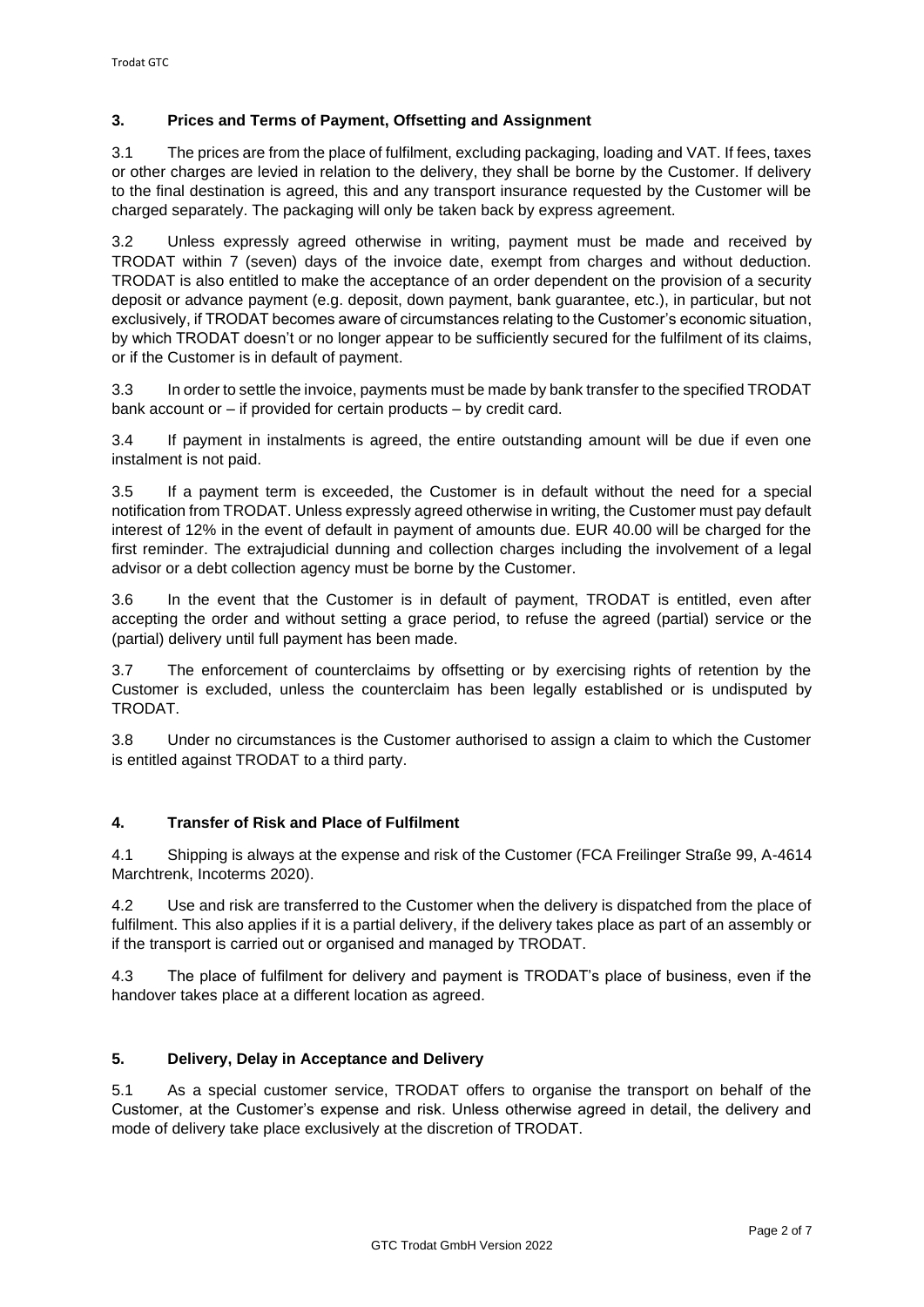5.2 TRODAT shall only bear the costs of transport packaging. Additional costs, such as insurance costs, special packaging, additional costs for individual shipments, freight, etc., are exclusively borne by the Customer.

5.3 The agreed delivery period begins on the date of the written or electronic order confirmation by TRODAT. However, it is suspended while and until all details of the execution are clarified (e.g. all commercial or technical questions, provision of the necessary official certificates or approvals by the Customer, payment of an agreed deposit or advance payment) or, in the case of finishing measures to be carried out by TRODAT, until the fault-free primary material arrives.

5.4 The delivery deadline is deemed to have been met with the timely notification of readiness for shipment. Goods ready for collection must be picked up immediately.

5.5 Delivery periods and dates are always subject to change due to possible bottlenecks in production capacities or – carefully selected – upstream suppliers.

5.6 If unforeseeable circumstances or circumstances independent of the intention of a Party occur, such as all cases of force majeure, which hinder compliance with the agreed delivery period, this shall in any case be extended by the duration of these circumstances; this includes natural disasters, armed conflicts, official interventions and bans, delayed transport and customs clearance, transport damage, shortage of energy and raw materials, labour disputes (in particular strikes and industrial disputes), epidemics, pandemics and the failure of a major supplier that is difficult to replace. The aforementioned circumstances also entitle the delivery period to be extended if they occur with suppliers. TRODAT shall inform the Customer of the aforementioned circumstances unless being obvious.

5.7 TRODAT is entitled to make partial and advance deliveries.

5.8 The amount of compensation for any damage to the Customer caused by a delay for which TRODAT is responsible and which has to be specifically proven is limited to 0.5% for each completed week of delay, but not more than 3%, of the value of that part of the overall delivery that cannot be used on time or in accordance with the Contract as a result of the delay. This limitation of liability shall not apply in the event of gross negligence on part of TRODAT.

5.9 If, in the event of a partial delay, a loss of interest does not exist with regard to the entire contract, but only with regard to the remaining part, the Customer cannot withdraw from the entire Contract, but rather reduce their counter-performance in the ratio of the outstanding partial performance to the overall performance.

5.10 Further claims relating to delay in delivery are excluded.

5.11 If the shipment is delayed at the Customer's request, the Customer shall be charged for the costs incurred through storage, beginning one month after notification of readiness for shipment, but at least 1.5% of the invoice amount for storage on the TRODAT premises, for each month or part thereof. The Customer reserves the right to prove that a lower damage has occurred.

5.12 If the Customer is in default of acceptance or if the Customer violates its duty to cooperate and the Customer is therefore responsible for the circumstances of the delay in delivery, TRODAT is entitled to demand compensation for the damage incurred, including any additional expenses. In this case, the risk of price and performance as well as the risk of accidental loss or accidental deterioration of the object of purchase are already transferred to the Customer when the notification of readiness for shipment is sent by TRODAT.

# **6. Delivery to Third Parties**

6.1 If, within the scope of an order the Customer has placed, the Customer wishs for the delivery in question or parts thereof to be delivered and invoiced to third parties (e.g. customer subsidiary, sales partner, etc.), the Customer is still jointly and severally liable as a contractual partner in addition to the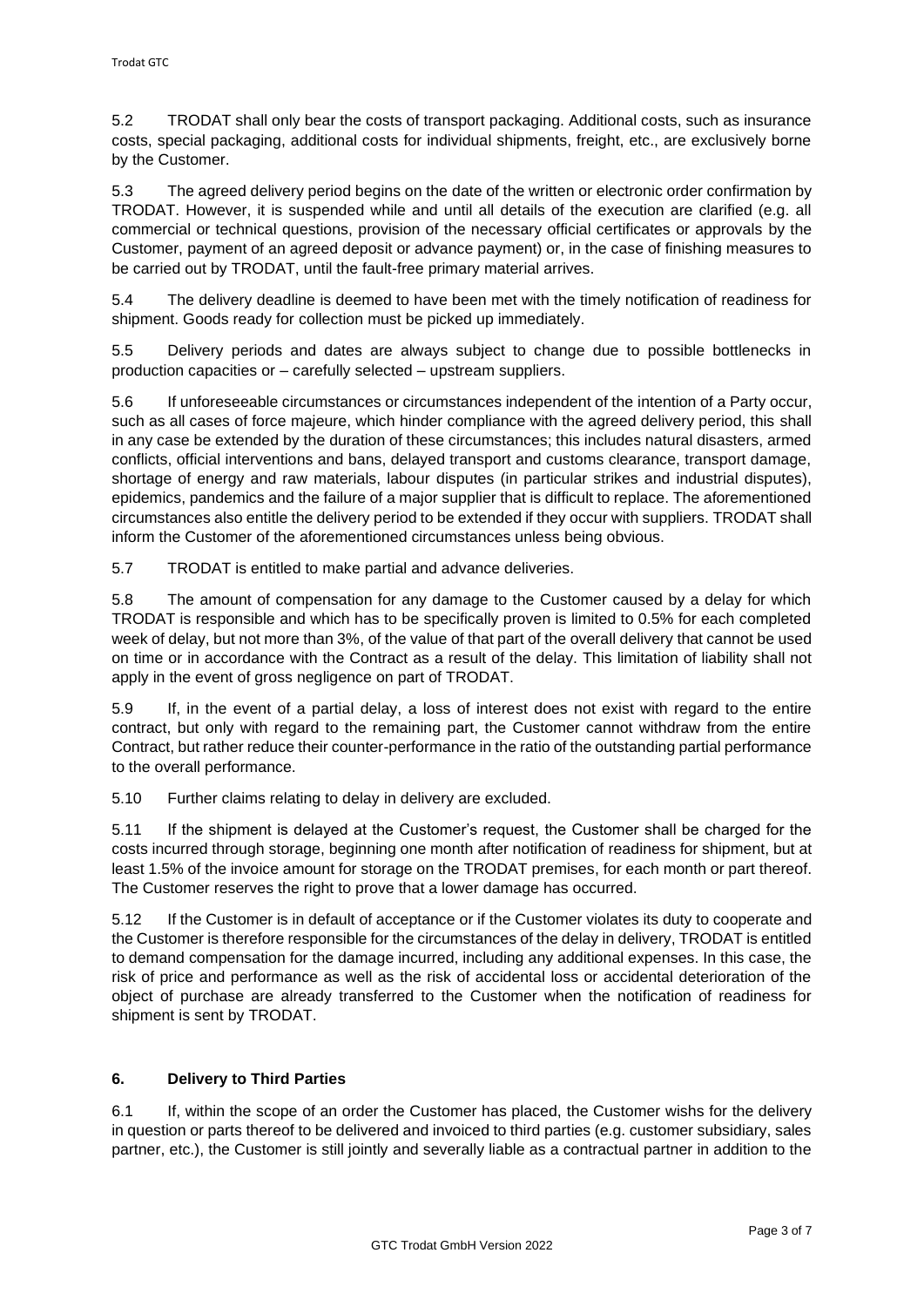third party. TRODAT is also entitled to separately invoice any additional costs for packaging and transport.

6.2 The Customer must disclose his economic connection to the third party.

6.3 In the event that the goods delivered by TRODAT are transferred or sold to third parties, the Customer cannot transfer rights such as installation, maintenance, etc. without the prior consent of TRODAT.

#### **7. Call Orders**

7.1 In the case of call orders, TRODAT is entitled to procure the material for the entire order and to produce the entire order quantity immediately. Therefore, any change requests by the Customer cannot be taken into account once the order has been placed. In addition, TRODAT has the right to make orders that have not been called up on time due immediately, subject to a grace period of 14 days. Call orders are considered called at the latest one year after the date of the order confirmation.

#### **8. Warranty, Notification of Defects**

8.1 TRODAT warrants that the goods are free from material defects, manufacturing or assembly defects at the time of transfer of risk.

8.2 The warranty period is generally 12 months and begins with the transfer of risk.

8.3 No warranty is provided for insignificant defects, regardless of whether they can be remedied or repaired.

8.4 Obvious and hidden defects must be reported as soon as they are detected, but no later than 14 days. Notifications of defects must always be made in writing and must be specified. If the Customer fails to notify us in time, the goods are considered approved.

8.5 The rejected goods must be properly stored and kept available until the matter has been clarified. Alternatively, the rejected goods can be returned at the expense and risk of the Customer after consultation with TRODAT. If the complaint is justified, these costs will be reimbursed by TRODAT. Warranty claims expire six months after written rejection by TRODAT, but at the earliest 12 months after transfer of risk.

8.6 The Customer must always prove that the defect existed at the time of delivery. If there is a defect that is subject to warranty, TRODAT can choose between:

- a) repairing the defective goods on the premises;
- b) having the defective goods or defective parts returned for the purpose of repair;
- c) replacing the defective parts of the goods with defect-free ones;
- d) replacing the defective goods;
- e) offering a reasonable purchase price reduction.

#### **9. Limits of Warranty**

9.1 During the warranty period and in case of material defects, the Customer is entitled to restoration of the contractual condition free of charge. TRODAT must bear the necessary costs of repair and replacement, in particular shipping, labour and material costs.

9.2 Under no circumstances does TRODAT provide warranty if changes to the goods were made by the Customer or a third party without authorisation. Likewise, in so far and whenever the Customer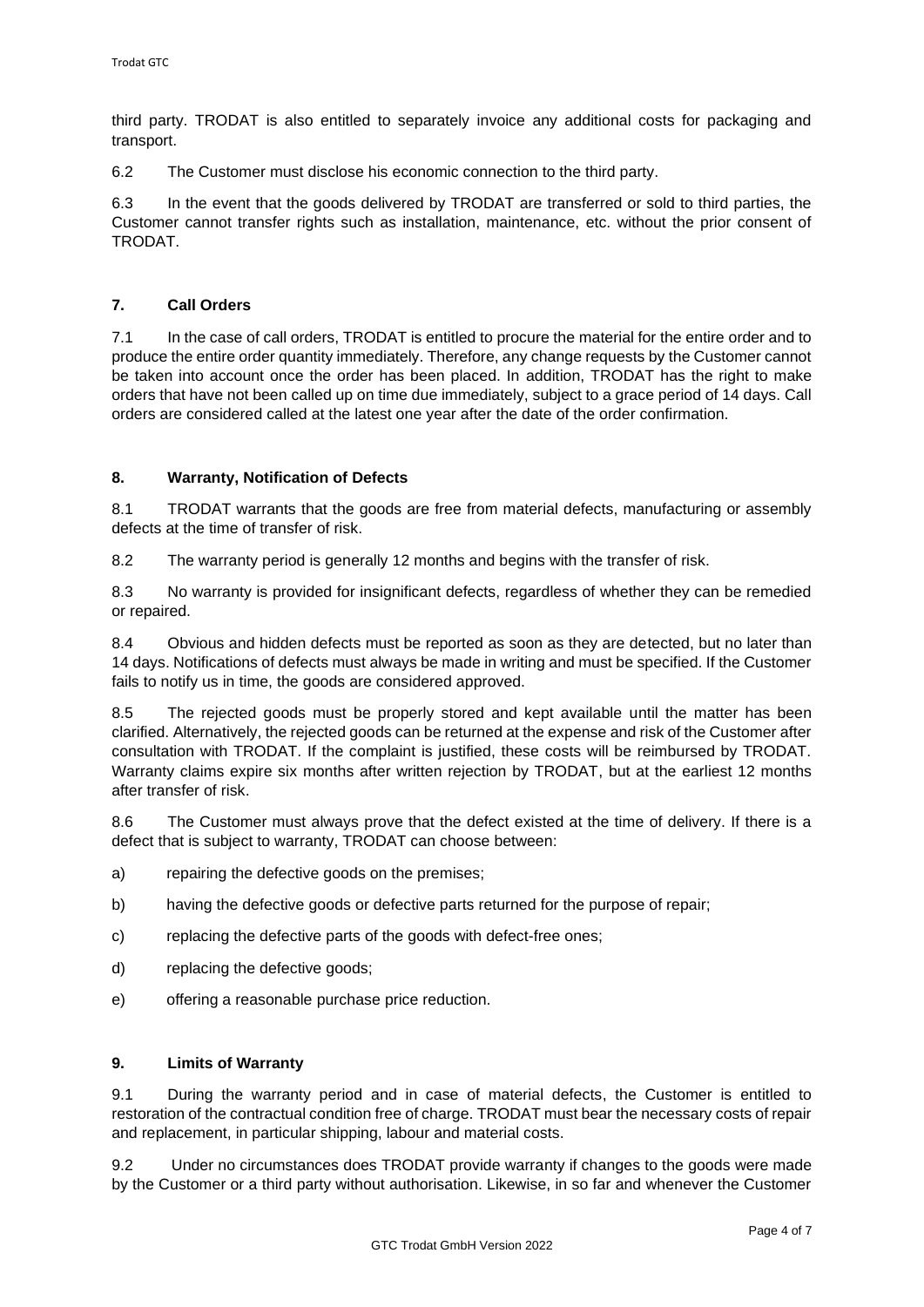does not use original parts from TRODAT or parts recommended by TRODAT or verifiably equivalent third-party products, claims for damages of any kind are excluded.

9.3 Furthermore, TRODAT does not warrant and is not liable for any defects and the lack of warranted specifications, features and possible uses if the cause for this lies in the documents and materials made available to TRODAT by the Customer or in the specifications for a custom-made Product.

9.4 The legal presumption of deficiency in § 924 Austrian General Civil Code does not apply. Likewise, the provisions of § 933b Austrian General Civil Code on special recourse are excluded.

#### **10. Custom-made Products**

10.1 Special production requests from Customers shall only be processed in writing. The Customer shall notify TRODAT in writing of their special request together with the necessary documents for processing. A contract is only concluded, after TRODAT's written order confirmation. Due to technical conditions at TRODAT's production facilities, the production of custom-made products ordered by the Customer can only be guaranteed with possible quantity deviations of plus / minus 10%. Within this quantity fluctuation range of plus / minus 10 %, the Customer shall be obliged to accept the produced goods at the agreed unit prices, unless otherwise individually agreed in advance between the Parties.

#### **11. Compensation and Liability, Limitation of Liability**

11.1 With the exception of personal injury and to the extent permitted by law, TRODAT is only liable for all direct damage incurred by the Customer in connection with the delivery and performance in the event of wilful intent and gross negligence. TRODAT's liability for slight negligence is excluded. The Customer must prove the existence of gross negligence and wilful intent – as far as this is legally permissible. Unless otherwise stipulated by law, TRODAT is only liable up to the amount of the respective delivery or order total.

11.2 In any case, TRODAT's liability for collateral and indirect damage, particularly lost profit or consequential damage due to defects is completely excluded. TRODAT is also not liable to third parties; this shall not apply to personal injury to third parties included in the scope of protection of the contract or in the case of other damage to this group of persons caused by a grossly negligent breach of duty on the part of TRODAT.

11.3 The instructions given by TRODAT, in particular regarding the use, maintenance, storage and care of the delivered goods, must always be followed.

11.4 If the instructions from TRODAT or the respectively applicable regulations (e.g. law, official notification, Austrian standard) for the use, maintenance, storage and care of the delivered goods are disregarded, TRODAT's liability is excluded as far as this is legally permissible.

11.5 All claims for damages by the Customer expire no later than three years from the occurrence of the damage.

11.6 In the event of non-compliance with any operating and safety instructions or other instructions given by TRODAT or the official approval requirements, any compensation on the part of TRODAT is excluded.

11.7 If contractual penalties have been agreed, further claims by the Customer from the respective title are excluded.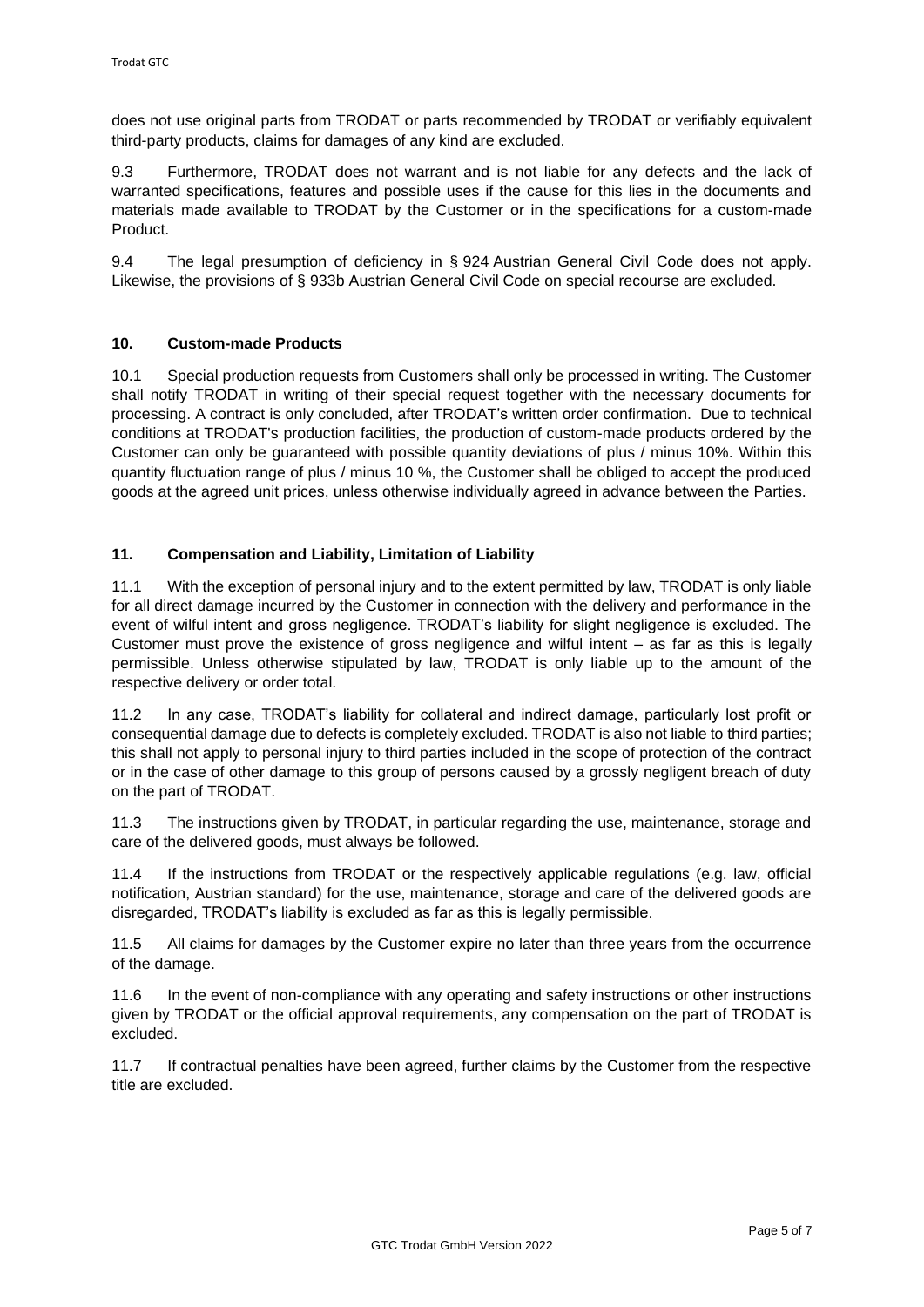## **12. Reservation of Title, Extended Reservation of Title**

12.1 The goods remain the property of TRODAT ("reserved goods") until they have been paid for in full (including interest and charges).

12.2 TRODAT retains ownership even if the item is permanently connected to or installed in the Customer's property. If the item is inseparable from the property, this will result in joint ownership.

12.3 The Customer hereby assigns their claim from the resale of reserved goods to TRODAT to secure their claims, even if the goods have been processed, connected, transformed or mixed, and undertakes to make a corresponding note in their books or invoices. Upon request, the Customer must inform TRODAT of the assigned claim and its debtors and provide TRODAT all information and documents required for the collection of claims and notify the third party debtor of the assignment. In the event of seizure or other claims, the Customer is obliged to point out TRODAT's right of ownership and to notify them immediately.

12.4 Pledging or assignment as security of the goods delivered by TRODAT or an assignment of claims from the resale of these goods to third parties is not permitted.

## **13. Own and Third-party Copyright, Intellectual Property**

13.1 TRODAT reserves all industrial property rights and intellectual property rights, in particular to its products, software, manufacturing processes, user manuals, technical documents, catalogues, brochures, drawings, etc.

13.2 The Customer is not entitled to change the appearance of the goods. Furthermore, the Customer is not entitled to amend the brands or other trademarks of TRODAT, to detach them from the goods, packaging or accompanying documents or to use them.

13.3 For goods that are designed by the Customer or manufactured by TRODAT according to the Customer's specifications, the Customer guarantees freedom from third party rights or that the Customer has all necessary rights, patents, designs or other intellectual property rights. The same applies to all materials (for example, customization specifications) that the Customer sends to TRODAT. The Customer must fully support TRODAT in the event of a claim or legal action by third parties who claim that their rights have been violated and indemnify TRODAT in full.

13.4 If, in the course of the provision of services by TRODAT, doubts arise as to the existence of the necessary rights of the Customer and the Customer is not able to prove the rights, TRODAT is entitled to cancel the provision of services and refuse delivery. The Customer must reimburse TRODAT for costs and expenses incurred up to this point in time.

## **14. Confidentiality, Data Protection**

14.1 If the Parties exchange confidential information and/or personal data that is subject to national or European data protection regulations, they must conclude separate agreements.

14.2 TRODAT is entitled to save, send, revise and delete personal data of the Customer in the course of business transactions, insofar as this is necessary to fulfil the contractual relationship. TRODAT will comply with the necessary data security measures and confidentiality obligations according to §§ 32 GDPR or ensure compliance with them. Separately concluded confidentiality agreements remain unaffected. Any questions about data protection should be directed to [data](mailto:data-protection@trogroup.com)[protection@trogroup.com.](mailto:data-protection@trogroup.com)

## **15. Applicable Law, Place of Jurisdiction**